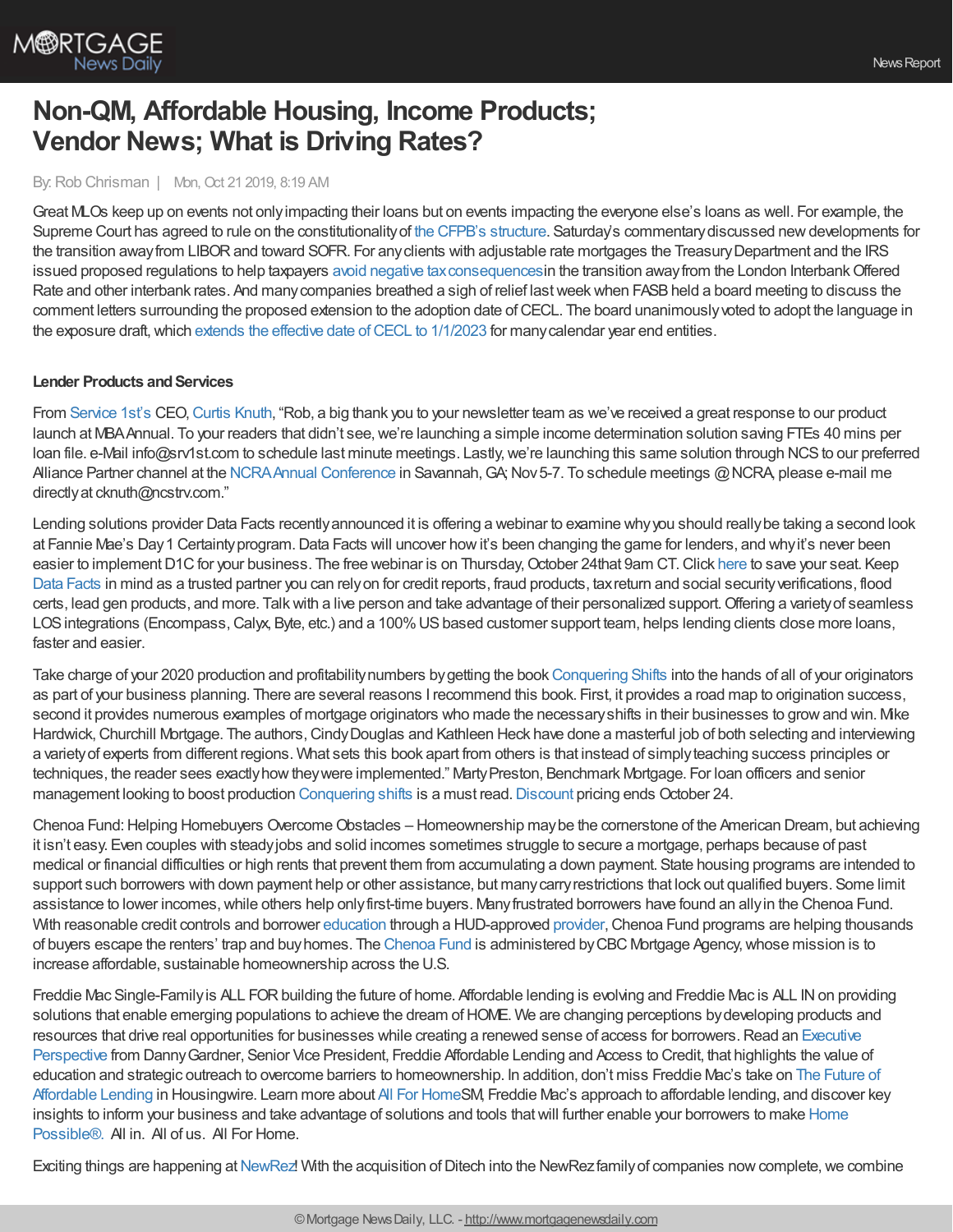

the expertise and capabilities of the organizations to bring more than ever to our clients. NewRez Correspondent's national team remains focused on GSE and government business, now under the leadership of John Davis. Lisa Schreiber is leading the growth of a new, national NewRezNon-QMteam, delivering more product choices and technologysolutions. We look forward to seeing you at the MBAto share more about howwe can support your success – find us in the Capital Ballroom at theOmni Austin Hotel Downtown. To make an appointment in advance, contact mba2019@newrez.com.

## **Vendor Updates**

With hundreds of lenders wing or business from lenders, competition is fierce. Let's take a random sample and playsome catch up on who is doing what out there.

Appraisal management software developer, Anow has announced the release of Anow Enterprise, a cloud software suite that connects individual appraisal companies to form service networks that can efficiently provide localized service at scale. Anow Enterprise's order management framework enables a true peer-to-peer system, where any participant in the network can originate an appraisal order and route it to others.

Unison launched a home volatilityindexshowing that American homes, considered a bedrock asset and the keyanchor of many Americans' financial portfolios and retirement plans, are as volatile in value as a stock market index. New homeowners are particularly vulnerable to housing market risk, as theytypicallyhave the highest proportion of networth locked in their home and are also the people taking on the most mortgage debt. For details, read the full Unison Volatility Index Whitepaper.

First Allegiance is offering to develop propertyinspections to meet the needs of its [clients](https://www.firstallegiance.com/). Inspections include, but are not limited to, General Inspections, Occupancy Determinations, Property Condition Reports, Hazard, Insurance, Damage- storm, accident, other, Contractor Inspections-Qualitycontrol and more.

Fidelity National Financials' new Digital [Closing](https://digitalclosinghub.com/) Hub is now open. This resource, available to FNF title agents nationwide, was created as the companycontinues to lead the wayon the ever-evolving topic of digital closings. This Digital Closing Hub is another step in the plan to create a better experience for consumers wanting to take advantage of full and hybrid digital real estate closings. It is education-focused and will ensure that FNF's independent agents have the knowledge and tools theyneed to utilize everything that adopting digital closings can give them and their customers.

Purchasing real estate auction properties just got easier for buyers with the Hubzu® free mobile app and SMS notifications. Buyers can find detailed propertyinformation, photos, receive auction alerts and place bids on properties.Click to learn [more.](https://pages.altisource.com/Mobile-App-Launch-HZ_LP.html)

NRL Mortgage is nowoffering FormFree's AccountChek automated asset verification to loan applicants. Bolstering borrower experience with AccountChek's convenient and secure electronic asset verification, AccountChek gives borrowers a convenient and secure wayto verify their assets without having to print, scan or faxbank statements.

### **Capital Markets**

Will the US consumer continue to spend heading into the fourth quarter? Last week we saw the first decline in retail sales in seven months due in part to a sharp decline in auto sales. Consumer confidence has stalled and job growth is slowing, albeit the unemployment rate is a verylow3.5 percent. With personal consumption roughly70 percent ofGDP, a slowdown in spending would have a significant impact on growth in the coming quarters. Industrial and manufacturing production is alreadyseeing a slowdown, contracting 0.4 percent and o.5 percent respectivelyin September. While part of the decline was due to the strike atGM, manufacturing output excluding auto production was still down for the month and has been down six of nine months this year. One bright spot in the economy is single family housing starts,which rose for the fourth consecutive month. Additionallyhome builder confidence was at a 20-month high in September. Still, housing byitself onlyaccounts for about 4 percent of the economyand the slowdowns in consumption and manufacturing have **driven manymarket participants toexpect a 25-basis pointrate cut** to the fed funds rate following the FOMC meeting at the end of the month.

Prime Minister Boris Johnson **finallymanageda new Brexit deal**with the European Union lastweek, three months after his "do or die" promise to get Britain out of the E.U. by the Oct. 31 deadline. Markets were temporarily buoyed by investors' optimism that the plan could actuallyget a nod from Parliament, but British lawmakers rejected Mr. Johnson's proposal in a rare Saturdaysession / vote, bringing the entire mess back to square one. Three possibilities remain: a no-deal exit from the European Union,which could be economically disastrous, a second referendum on whether to leave at all, or a general election that could put newleaders in power. In addition to the uncertaintysurrounding Brexit, there have been several notable revolts and protests around the world, **forcingTreasuryyields lower inthe process.**